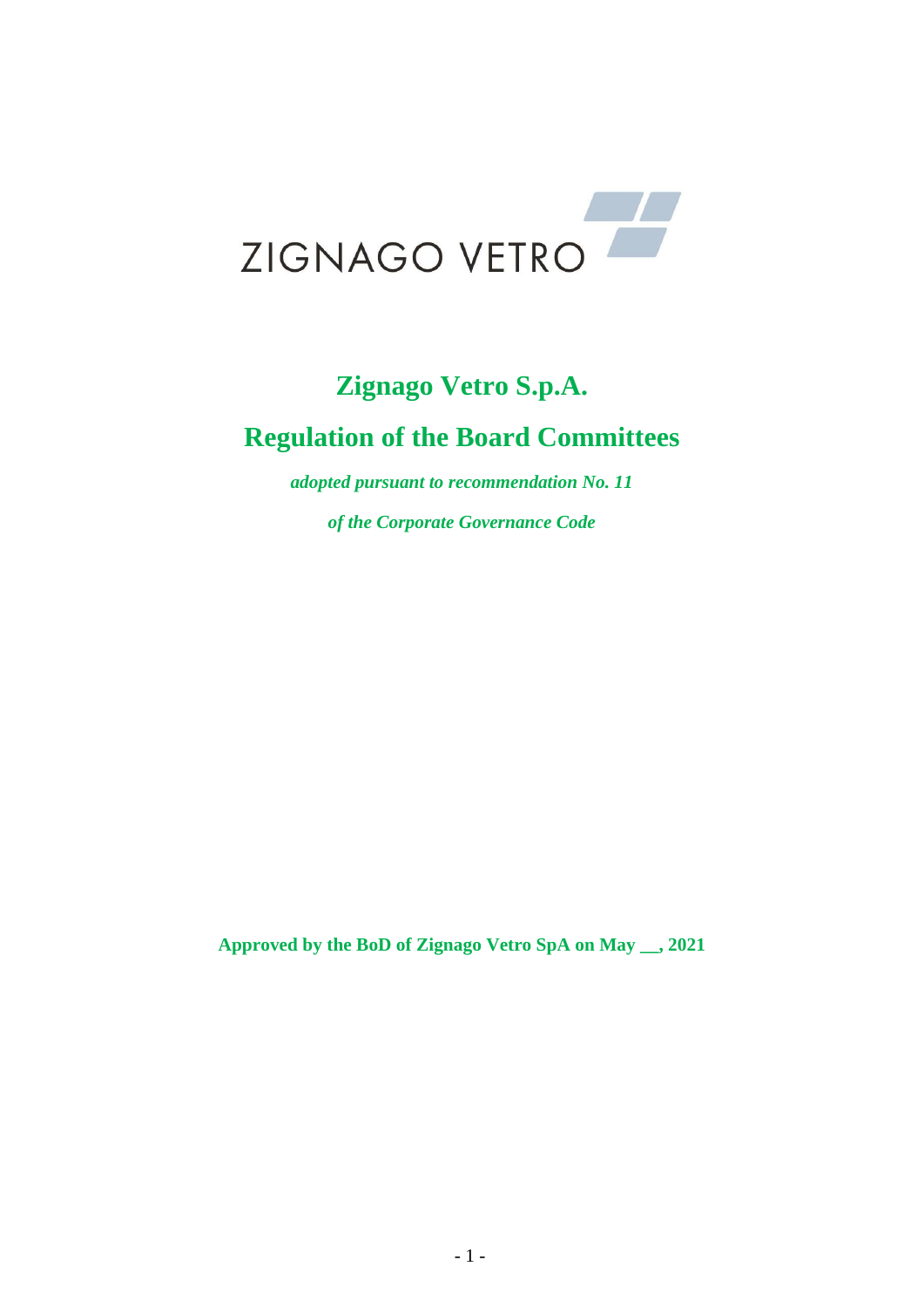## **1. GENERAL**

- 1.1 The internal functioning of the Board Committees is regulated by the Company By-Laws, by the principles and recommendations contained in the Corporate Governance Code to which Zignago Vetro S.p.A. (the **"Company**") adheres, and by this Regulations (the "**Regulation**").
- 1.2 The Board of Directors, subject to the opinion of the Board Committee, shall periodically review the adequacy of this Regulation.
- 1.3 The Corporate Governance Report provides adequate information on the main contents of this Regulation.

### **2. COMPOSITION**

- 2.1 The board committees shall consist of at least 3 members each, appointed by the Board of Directors, which shall also appoint the Chairperson of the board committee.
- 2.2 The mandate of the board committees shall lapse along with that of the Board of Directors.
- 2.3 If, during the year, one or more members of the board committee should leave office for any reason, the Board of Directors shall replace him/her with other directors who meet the necessary requirements to hold office.
- 2.4 For the organization of its work, the board committee appoints a secretary chosen by the committee, from among its members or a person external to the committee.

### **3. BOARD COMMITTEE MEETINGS**

- 3.1 **Meeting call.** The Chairperson of the board committee or whoever takes his place calls the meetings of the committee, in Italy or within the European Union, or when he/she receives a written request from a member of the committee. The meetings of the board committee must be notified at least three calendar days before the meeting, and in the case of urgency, at least one day before the meeting, by telegram, telefax or electronic mail to be sent to the members of the committee and to the Statutory Auditors. In any event, even where these formalities are not observed, the board committee is considered validly constituted when all of the members of the committee are present.
- 3.2 **Committee Chairperson.** The Chairperson of the Board Committee establishes the agenda, co-ordinates its business and ensures that adequate information on the matters on the agenda is provided to all members of the Committee and reports its conclusions to the Board of Directors in written or verbal form on each committee meeting.
- 3.3 **Disclosure.** Wherever possible, supporting documentation is uploaded onto a digital platform (the "**Platform**") and, only where necessary, sent by e-mail*,* at least 3 days before the relevant committee meeting and, in any case, with the notice that circumstances permit. Delivery of documentation is co-ordinated by the Secretary of the Board of Directors. Documentation not already publicly available is normally classified as "confidential." If a member of the board committee is identified as a "related party" of the Company regarding a transaction subject to Committee evaluation,